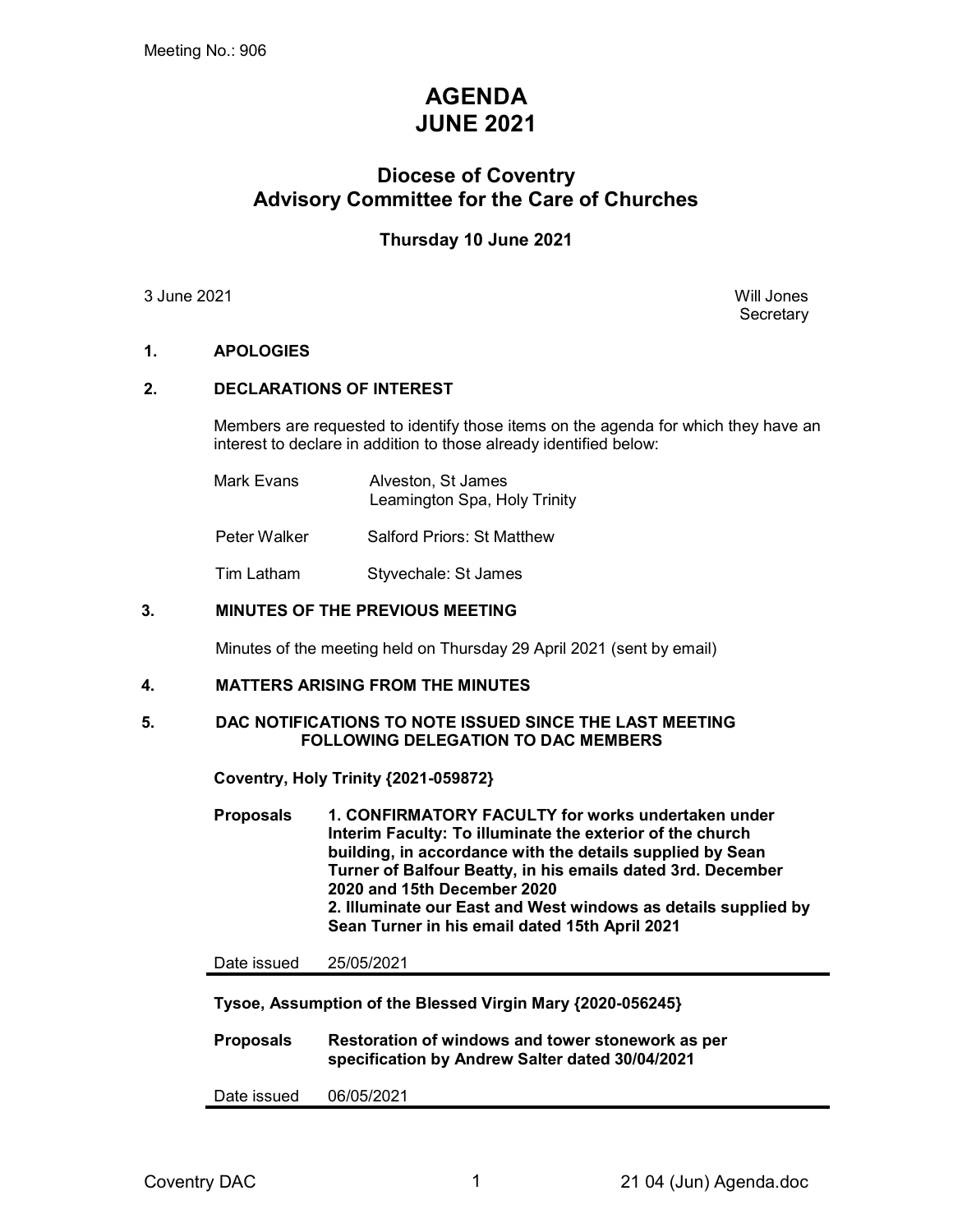## 6. NOTIFICATION OF ADVICE APPLICATIONS

## a) Applications

| Alcester, St Nicholas | Grade:          |
|-----------------------|-----------------|
|                       |                 |
| ${2021 - 059744}$     | $\mathsf{II}^*$ |
|                       |                 |

## Proposals: Proposal to replace the South Aisle exterior doors

| Project architect:                             | Graeme Beamish                                                                                                                                                               |  |  |  |
|------------------------------------------------|------------------------------------------------------------------------------------------------------------------------------------------------------------------------------|--|--|--|
| Contractor:                                    |                                                                                                                                                                              |  |  |  |
|                                                | Total:                                                                                                                                                                       |  |  |  |
| No. DAC meetings:                              | Last DAC meeting:                                                                                                                                                            |  |  |  |
| Referred to:                                   | <b>Nick Reading</b>                                                                                                                                                          |  |  |  |
| <b>DAC</b> is invited to:                      | Consider the application for a Notification of Advice                                                                                                                        |  |  |  |
|                                                |                                                                                                                                                                              |  |  |  |
| <b>Alveston, St James</b><br>{C6652/2021}      | $CP - 01$<br>Grade:<br>Ш                                                                                                                                                     |  |  |  |
| Proposals:                                     | <b>PRIVATE FACULTY:</b><br>Laying flat of memorial to William and Nora Greenall<br>and erection on the same plot of memorial to Diane<br><b>Avril Minor (their daughter)</b> |  |  |  |
| Project architect:                             | No Architect consulted or engaged on the proposals                                                                                                                           |  |  |  |
| Contractor:                                    |                                                                                                                                                                              |  |  |  |
|                                                | Total:                                                                                                                                                                       |  |  |  |
| No. DAC meetings:                              | 1<br>Last DAC meeting:                                                                                                                                                       |  |  |  |
| Referred to:                                   | <b>Full Committee</b>                                                                                                                                                        |  |  |  |
| DAC is invited to:                             | Consider the application for a Notification of Advice                                                                                                                        |  |  |  |
|                                                |                                                                                                                                                                              |  |  |  |
| <b>Charlecote, St Leonard</b><br>{2021-059242} | Grade:                                                                                                                                                                       |  |  |  |
| Proposals:                                     | <b>Restoration of organ</b>                                                                                                                                                  |  |  |  |
| Project architect:                             | No Architect consulted or engaged on the proposals                                                                                                                           |  |  |  |
| Contractor:                                    |                                                                                                                                                                              |  |  |  |
|                                                | Total:                                                                                                                                                                       |  |  |  |
| No. DAC meetings:                              | 2<br>Last DAC meeting:<br>29/04/2021                                                                                                                                         |  |  |  |
| Referred to:                                   | <b>Nigel Allcoat</b>                                                                                                                                                         |  |  |  |
| <b>DAC</b> is invited to:                      | Consider the application for a Notification of Advice                                                                                                                        |  |  |  |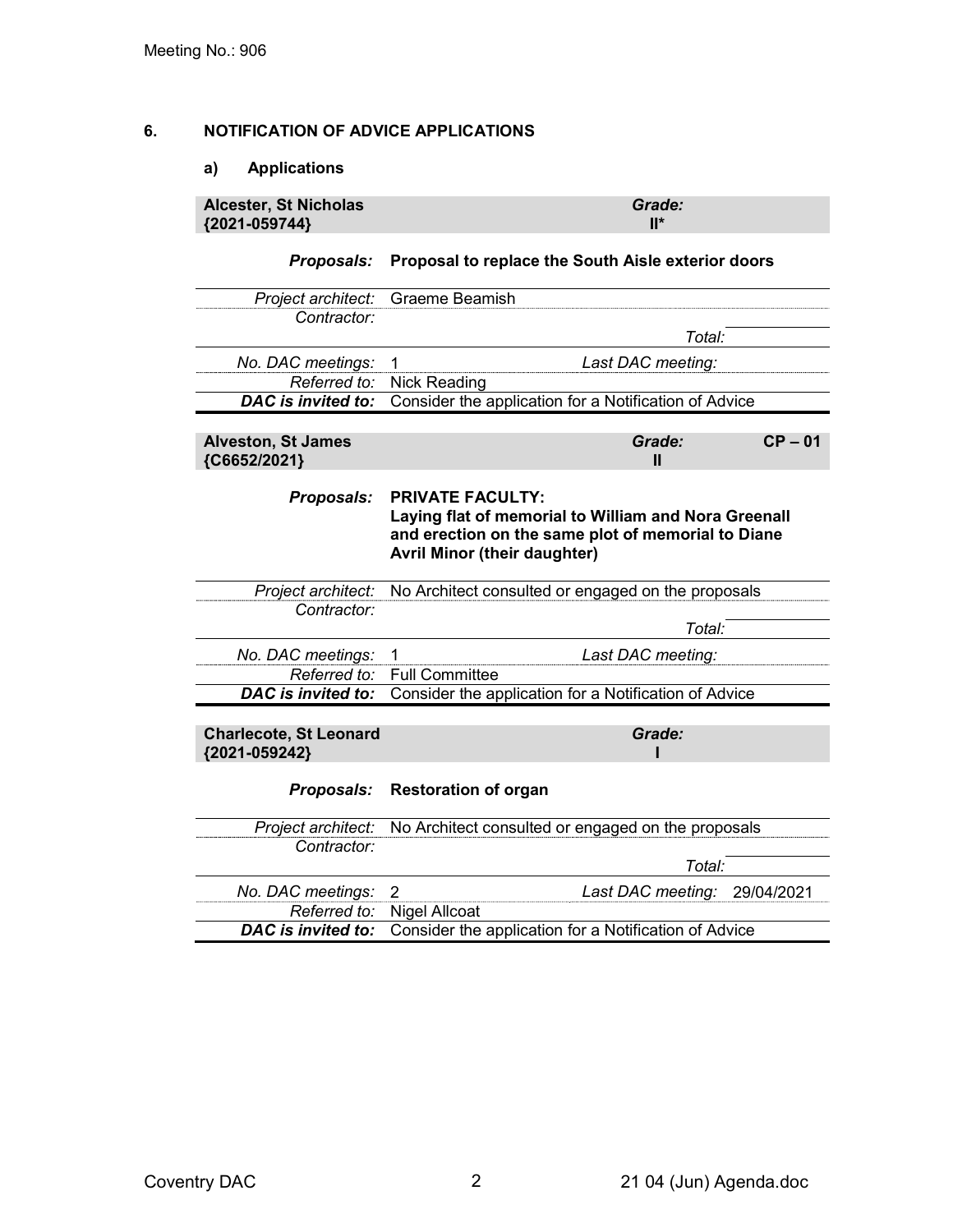| <b>Coventry, St Anne and All Saints</b><br>{2021-060804} | Grade:<br><b>Unlisted</b>                                                                                                             |                |
|----------------------------------------------------------|---------------------------------------------------------------------------------------------------------------------------------------|----------------|
| Proposals:                                               | Replace radiators in the Lower Church Hall                                                                                            |                |
| Project architect:                                       | No Architect consulted or engaged on the proposals                                                                                    |                |
| Contractor:                                              |                                                                                                                                       |                |
|                                                          | Total:                                                                                                                                |                |
| No. DAC meetings:                                        | 1<br>Last DAC meeting:                                                                                                                |                |
| Referred to:<br>DAC is invited to:                       | <b>Colin Bemrose</b><br>Consider the application for a Notification of Advice                                                         |                |
|                                                          |                                                                                                                                       |                |
| <b>Harbury, All Saints</b><br>{C6552/2020}               | Grade:<br>$\mathbf{I}$                                                                                                                |                |
| Proposals:                                               | <b>Replacement of heating system</b><br><b>Replacement of lighting</b><br><b>Introduction of AV System</b><br><b>Repairs to tower</b> |                |
| Project architect:                                       | Mark King                                                                                                                             |                |
| Contractor:                                              |                                                                                                                                       |                |
|                                                          | Total:                                                                                                                                |                |
| No. DAC meetings:                                        | Last DAC meeting: 29/04/2021<br>4                                                                                                     |                |
| Referred to:<br>DAC is invited to:                       | <b>Heather Loosemore</b><br>Mark Stewart<br><b>Colin Bemrose</b><br>Consider the application.                                         |                |
|                                                          |                                                                                                                                       |                |
| <b>Leamington Spa, Holy Trinity</b><br>{C6465/2020}      | Grade:<br>Ш                                                                                                                           |                |
| Proposals:                                               | Installation of external floodlighting                                                                                                |                |
|                                                          | Project architect: No Architect consulted or engaged on the proposals                                                                 |                |
| Contractor:                                              | A C Electrical                                                                                                                        |                |
|                                                          | Total:                                                                                                                                |                |
| No. DAC meetings:                                        | Last DAC meeting: 10/12/2020<br>3                                                                                                     |                |
| Referred to:<br><b>DAC</b> is invited to:                | Brough Skingley Simon Bird<br><b>Heather Loosemore</b><br>Consider the application for a Notification of Advice                       |                |
|                                                          |                                                                                                                                       |                |
| <b>Meriden, St Laurence</b><br>{C6651/2021}              | Grade:                                                                                                                                | $CP - 02 - 04$ |
| Proposals:                                               | <b>PRIVATE FACULTY:</b><br><b>Memorial to Michael Jones</b>                                                                           |                |
|                                                          |                                                                                                                                       |                |
| Project architect:                                       | No Architect consulted or engaged on the proposals                                                                                    |                |
| Contractor:                                              | Total:                                                                                                                                |                |
|                                                          | 1                                                                                                                                     |                |
| No. DAC meetings:<br>Referred to:                        | Last DAC meeting:<br><b>Full Committee</b>                                                                                            |                |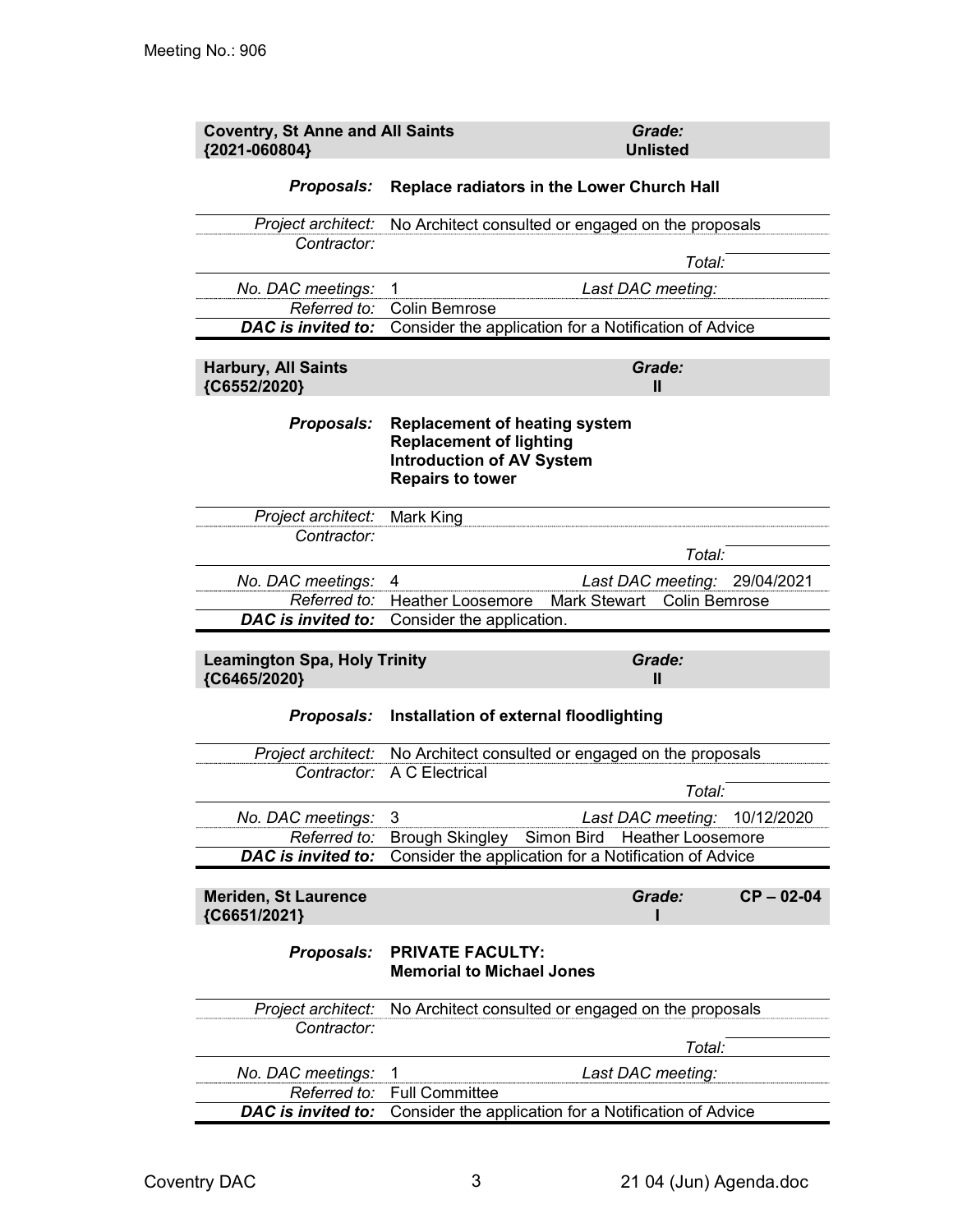| <b>Salford Priors, St Matthew</b><br>{2021-058452} |                                                                      |                          | Grade:            | $CP - 05$           |
|----------------------------------------------------|----------------------------------------------------------------------|--------------------------|-------------------|---------------------|
| <b>Proposals:</b>                                  | Provision of toilets in the organ chamber                            |                          |                   |                     |
| Project architect:                                 | <b>Steven Matthews</b>                                               |                          |                   |                     |
| Contractor:                                        |                                                                      |                          |                   |                     |
|                                                    |                                                                      |                          | Total:            |                     |
| No. DAC meetings:                                  | 3                                                                    |                          | Last DAC meeting: | 29/04/2021          |
| Referred to:                                       | Simon Bird<br><b>HE</b><br>Patrick                                   | <b>SPAB</b>              | Nigel Allcoat     | <b>CBC</b><br>Chris |
| DAC is invited to:                                 | Note the letter from CBC                                             |                          |                   |                     |
|                                                    |                                                                      |                          |                   |                     |
| <b>Stockingford, St Paul</b><br>{2021-061556}      |                                                                      |                          | Grade:<br>Ш       |                     |
| Proposals:                                         | Installation of dedication plaque close to new tree in<br>churchyard |                          |                   |                     |
| Project architect:                                 | No Architect consulted or engaged on the proposals                   |                          |                   |                     |
| Contractor:                                        |                                                                      |                          |                   |                     |
|                                                    |                                                                      |                          | Total:            |                     |
| No. DAC meetings:                                  | 1                                                                    |                          | Last DAC meeting: |                     |
| Referred to:                                       | <b>Nick Reading</b>                                                  | <b>Archdeacon Pastor</b> |                   |                     |
| <b>DAC</b> is invited to:                          | Consider the application for a Notification of Advice                |                          |                   |                     |
|                                                    |                                                                      |                          |                   |                     |
| <b>Wormleighton, St Peter</b><br>{C6653/2021}      |                                                                      |                          | Grade:            | $CP - 06-07$        |
| Proposals:                                         | <b>PRIVATE FACULTY:</b><br><b>Memorial to Roger Parker-Pavier</b>    |                          |                   |                     |
| Project architect:                                 | No Architect consulted or engaged on the proposals                   |                          |                   |                     |
| Contractor:                                        |                                                                      |                          |                   |                     |
|                                                    |                                                                      |                          | Total:            |                     |
| No. DAC meetings:                                  | 1                                                                    |                          | Last DAC meeting: |                     |
| Referred to:                                       | <b>Full Committee</b>                                                |                          |                   |                     |
| <b>DAC</b> is invited to:                          | Consider the application for a Notification of Advice                |                          |                   |                     |
| <b>Site Visits</b><br>b)                           |                                                                      |                          |                   |                     |
| <b>Priors Hardwick, St Mary</b><br>{C6656/2021}    |                                                                      |                          | Grade:<br>$II^*$  | $CP - 08-25$        |
| Proposals:                                         | Re-ordering, WC, servery, heating                                    |                          |                   |                     |
| Project architect:                                 | <b>Bryan Martin</b>                                                  |                          |                   |                     |
| Contractor:                                        |                                                                      |                          |                   |                     |
|                                                    |                                                                      |                          | Total:            |                     |

DAC is invited to: Attend the site visit.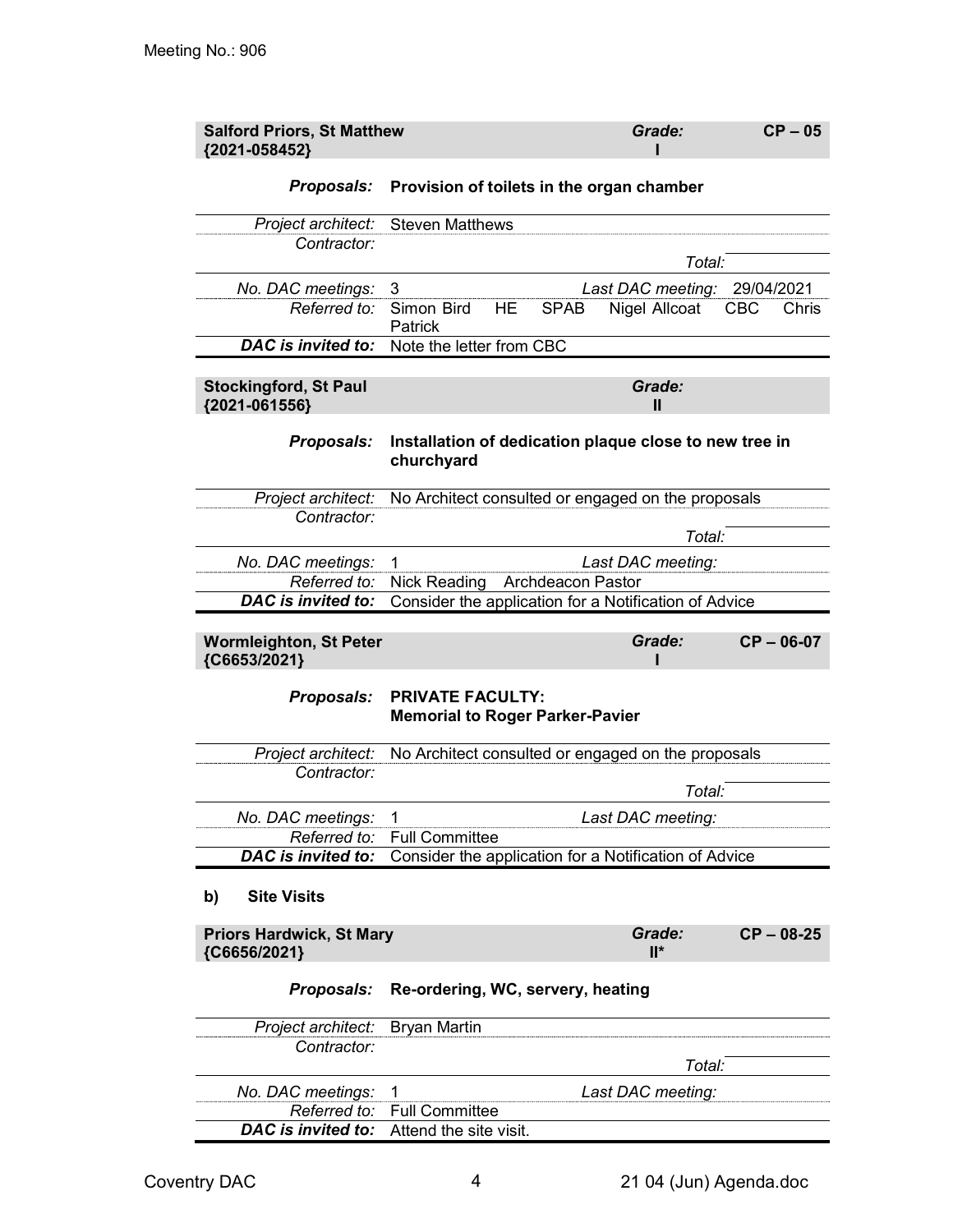### 7. LIST B APPLICATIONS

a) Approvals granted since the last meeting

Chilvers Coton, All Saints {2021-057976}

Proposals Re-building of the churchyard wall facing onto Attleborough Road

Date issued 05/05/2021

Clifton-on-Dunsmore, St Mary {2021-060789}

Proposals Trim a Silver Birch tree overhanging the building

Date issued 05/05/2021

Hartshill, Holy Trinity {2021-061410}

Proposals Installation of a new memorial bench with an inscription

Date issued 14/05/2021

Preston-on-Stour, St Mary {2021-057590}

Proposals Repair of water damage to pipe organ following water ingress from theft of lead roof

Date issued 07/05/2021

Preston-on-Stour, St Mary {2021-060542}

Proposals Felling of 3 x yew trees

Date issued 27/04/2021

Priors Hardwick, St Mary {2021-060743}

Proposals Repairs to lead cover flushings on Vestry & Bell Tower roofs

Date issued 24/05/2021

Rugby, St Andrew {2021-058482}

Proposals Installation of one solar bench (not fixed)

Date issued 27/04/2021

Rugby, St Andrew {2021-059481}

Proposals Upgrade IT system and install Phase 1 video streaming system

Date issued 28/04/2021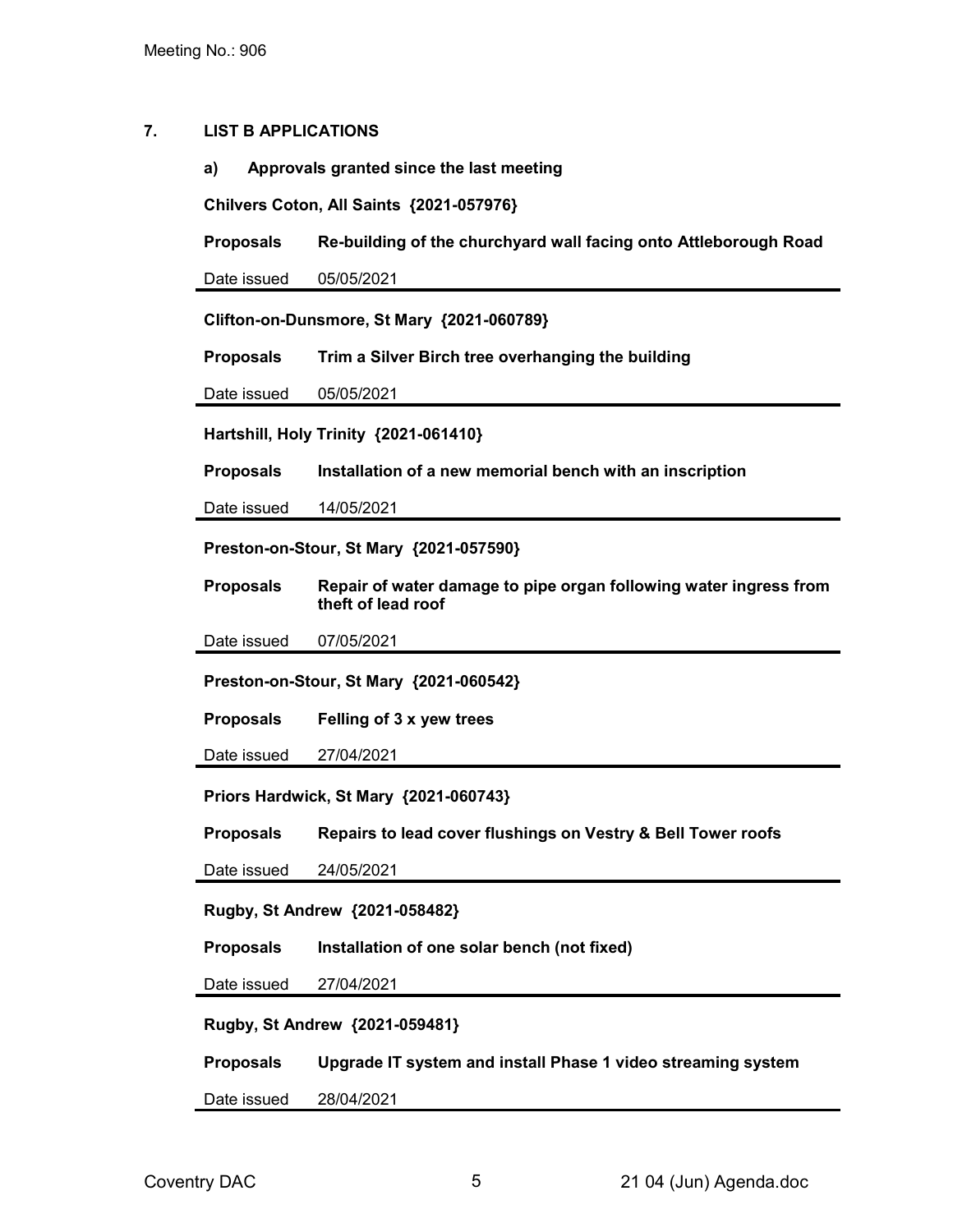Rugby, St Matthew and St Oswald (New Bilton), St Matthew and St Oswald {2021- 061169}

Proposals New External Notice Board

Date issued 05/05/2021

Rugby, St Matthew and St Oswald (New Bilton), St Matthew and St Oswald {2021- 061208}

Proposals Install a Toast Rack style bike rack

Date issued 14/05/2021

Shotteswell, St Lawrence {2021-061097}

Proposals Completion of glazing renovations outstanding from previous project as per specification from Norgrove Studios dated 15/04/2021

Date issued 02/06/2021

Stockingford, St Paul {2021-061006}

Proposals Pollarding of seven lime trees

Date issued 12/05/2021

Stoneleigh, St Mary {2021-060206}

Proposals Felling of a dead cherry tree in the garden of remembrance

Date issued 12/05/2021

Styvechale, St James {2020-056798}

Proposals The installation of a fire warning and alarm system

Date issued 12/05/2021

Warwick, St Mary {2021-059822}

Proposals Installation of two cameras for livestreaming services

Date issued 12/05/2021